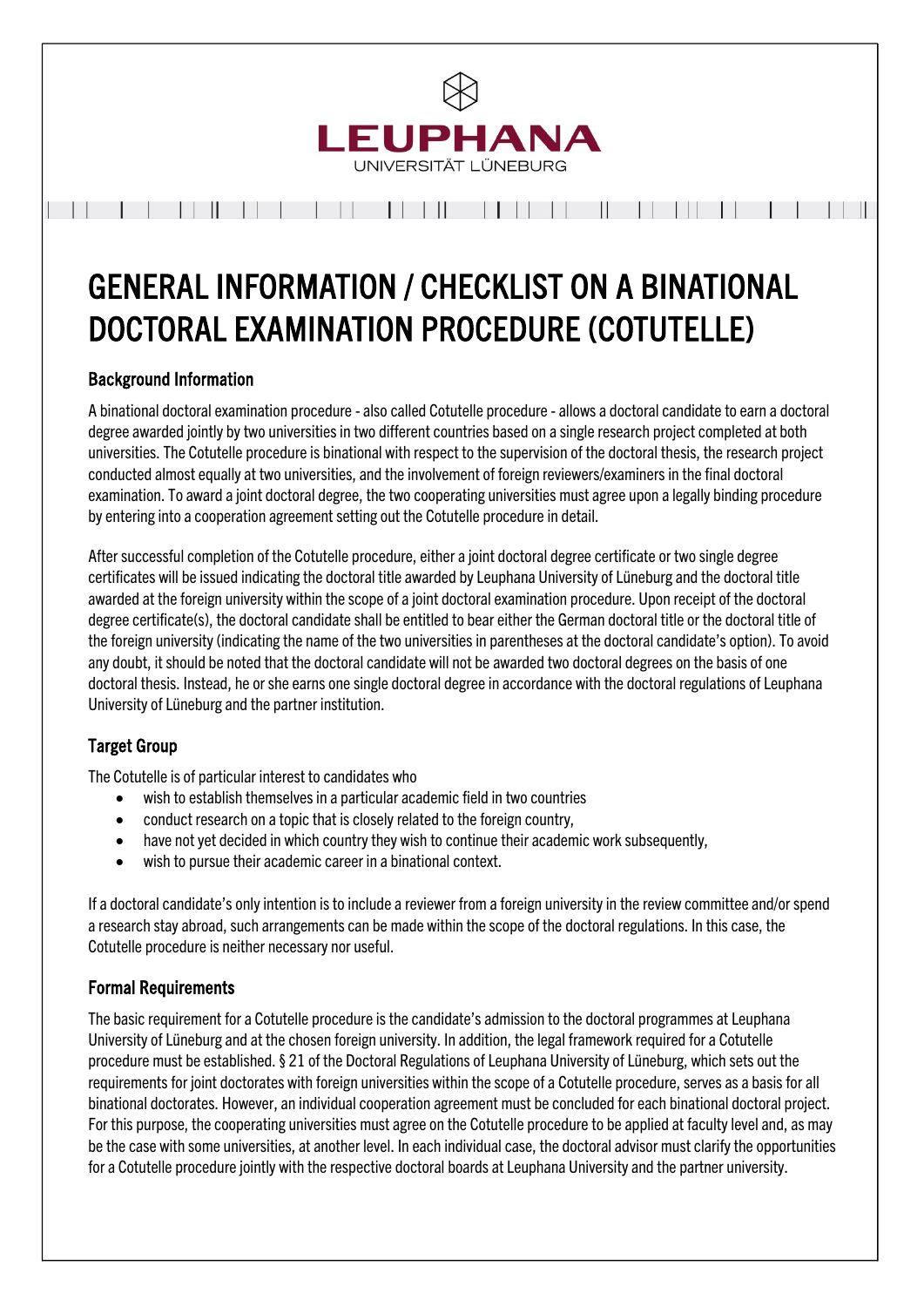Although a general cooperation agreement concluded between two faculties or universities may outline the main features of a Cotutelle procedure, i.e. how institutional relations or personal contacts at work help facilitate mutual understanding, it is still necessary to enter into an individual agreement. In drafting such an agreement, you are requested to use the sample cooperation agreement provided by Leuphana University and approved by the Legal Department. If the sample agreement is amended or if a partner university document is used, it must be reviewed and approved again by the Legal Department.

### What issues should a cooperation agreement cover?

Taking into account the doctoral regulations of the universities involved, a cooperation agreement should set forth the following issues of the joint doctoral program:

• Academic supervision

Academic supervision of the doctoral thesis must be provided by one professor each of the two faculties involved. Both faculties undertake to ensure academic supervision of the doctoral thesis and to make the relevant arrangements. Candidates must spend a research period at both universities; according to the Doctoral Regulations of Leuphana University, the research period spent at each of the respective universities must last at least one year.

• Enrolment

Prospective doctoral candidates must be enrolled at both universities. Enrolment fees, if any, must be paid only at one university, which is usually the home university offering the doctoral program.

**Examination procedure** 

The doctoral thesis may be submitted for examination to either the foreign university or to Leuphana University (details of the examination procedure must be given in the cooperation agreement).

• Language

In accordance with § 21 Paragraph 5 of the Doctoral Regulations, the language of the doctoral thesis, the disputation, and the summary to be submitted must be specified. If the doctoral thesis is submitted to Leuphana University of Lüneburg, it must be written in either German or English and must include a summary written in the foreign university's language. If the doctoral thesis is submitted to the foreign university/faculty, the summary must be written in either German or English.

**Grading** 

Due to different assessment cultures, a consistent joint assessment often proves difficult. It is generally recommended to indicate both the German grade and its equivalent in the foreign grading system. At Leuphana, the grading system set forth in § 11 of the Doctoral Regulations shall apply.

• Travel and research stay expenses

It should be clarified precisely which costs will be borne by the two faculties involved so that third-party funding can be applied for, if required.

www.leuphana.deu